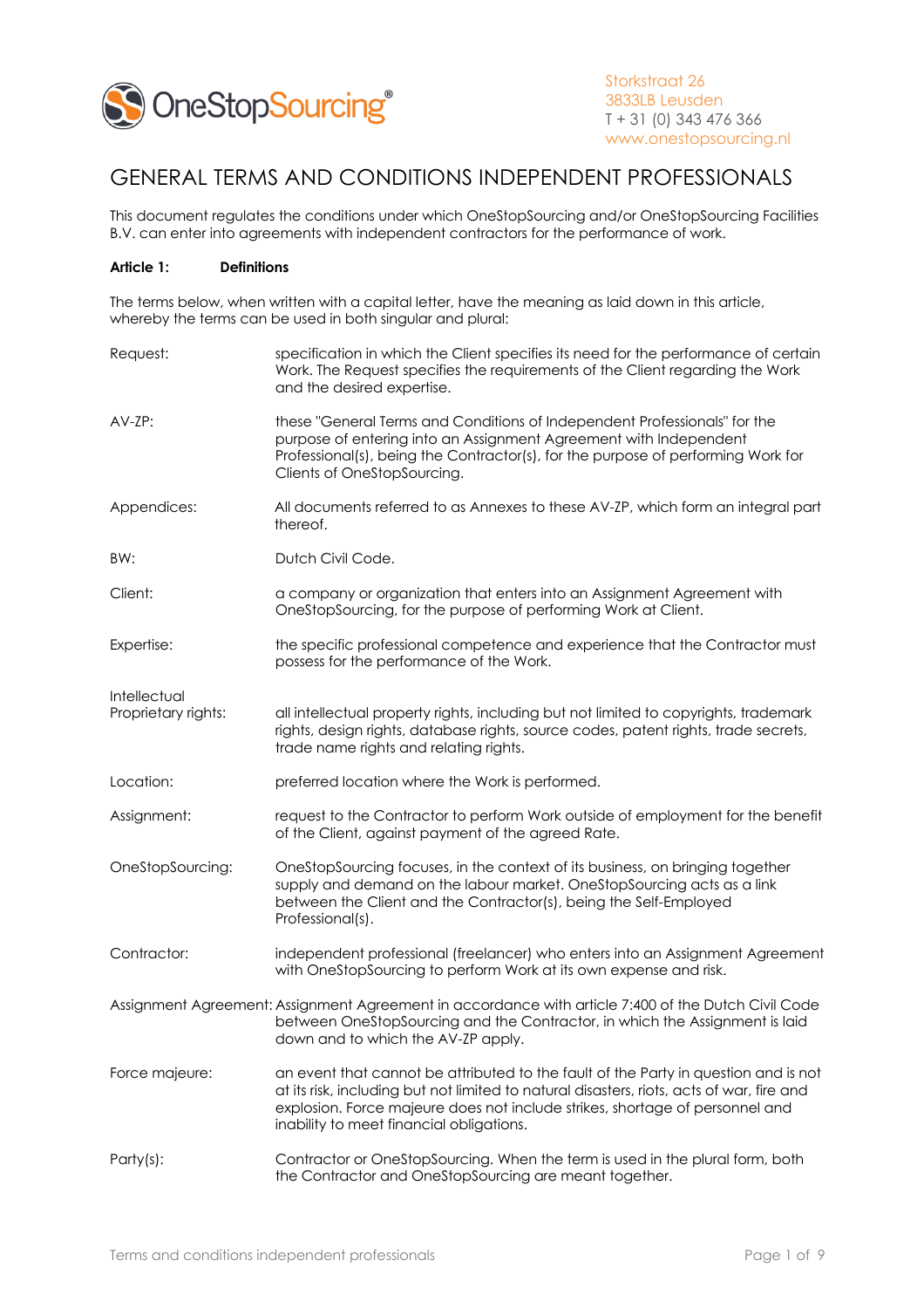

- Rate: the compensation that the Contractor receives for the Work performed by the Contractor pursuant to the Assignment Agreement.
- Activities: labor and/or advice to be performed by the Contractor in the context of the execution of the Assignment.

## **Article 2: Applicability and Scope of the Terms and Conditions**

- 1. These terms and conditions contain the general agreements between OneStopSourcing and the Contractor on the basis of which the Parties can enter into a Assignement Agreement with each other for the performance of the Work for the Clients of OneStopSourcing's Clients. The AV-ZP contains conditions that are identical (in terms of fiscal relevance) to the model agreement published by the Tax Authorities on December 9, 2016, under number 904168035. The AV-ZP also contains conditions that reflect the conditions that OneStopSourcing and the Client have agreed.
- 2. These AV-ZP apply to the Assignment Agreemen. The applicability of the Contractor's general terms and conditions is expressly excluded.
- 3. The parties will conclude a separate Assignment Agreement for each Assignment. Agreements for Assignments are only entered into in writing. The specific agreements with regard to the Assignment are included in the Assignment Agreement. The agreement contains at least the following:
	- a. the description of the Work to be performed under direction (settlement based on time units) and, if applicable, the result, being the expected result on the basis of the Work performed. b. the Rate.
	- c. the start date and end date, being the period within which the Work must be performed, which also applie as the start and end dates of the Assignment Agreement.
- 4. The Expertise that the Contractor must meet is further described in the Application. If the Contractor is not aware of the requested Expertise, OneStopSourcing will inform the Contractor of this upon request, before signing the Commission Agreement.
- 5. When the Client, in relation to OneStopSourcing, uses its own Geneneral Terms and Conditions, these General Terms and Conditions are also applicalbe to the Assignment Agreement between OneStopSourcing and the Contractor. Where provisions from these Terms and Conditions are intended for OneStopSourcing, the term OneStopSourcing should be read as Contractor and the term Client as OneStopSourcing. In the event of a conflict between the applicable documents, the order as indicated in article 2.9 applies.
- 6. If a provision is included in a Assignment Agreement that deviates from the AV-ZP, this deviation only applies with regard to the specific Assignment Agreement. This deviation therefore does not apply as a deviation from the AV-ZP in a general sense, or for other or future Assignments Agreement between the Parties.
- 7. The AV-ZP also contains conditions that may entail a third-party clause in accordance with Article 6:253 of the Dutch Civil Code. This means that certain conditions can create a direct right of action of the Client against the Contractor.
- 8. If any provision of these AV-ZP conflicts in whole or in part with any provision of mandatory law, the remainder of these AV-ZP will remain in full force and effect. With regard to the void, annulled or nullified provisions, the Parties shall, in consultation, determine new provisions which will come as close as possible to the purpose of the void, annulled or nullified provisions.
- 9. In the event of a conflict between the applicable documents, the following order of precedence shall apply:
	- a. the Commission Contract;
	- b. the AV-ZP;
	- c. the attachments);
	- d. the General Terms and Conditions of the Client.
- 10. If the Client modifies its terms and conditions towards OneStopSourcing or relevant laws and regulations are amended or the Tax Authorities revoke their ealiers approval, OneStopSourcing can unilaterally adjust the conditions in the AV-ZP, with due observance of the principle of reasonableness and fairness. A new version of the AV-ZP will be drawn up for this purpose and the applicability of the new AV-ZP will be confirmed to the Contractor by means of an Assignment Agreement.
- 11. The parties acknowledge that in the context of the services provided by OneStopSourcing agreements can be entered into with companies affiliated with OneStopSourcing and that these AV-ZP will apply mutatis mutandis to those agreements.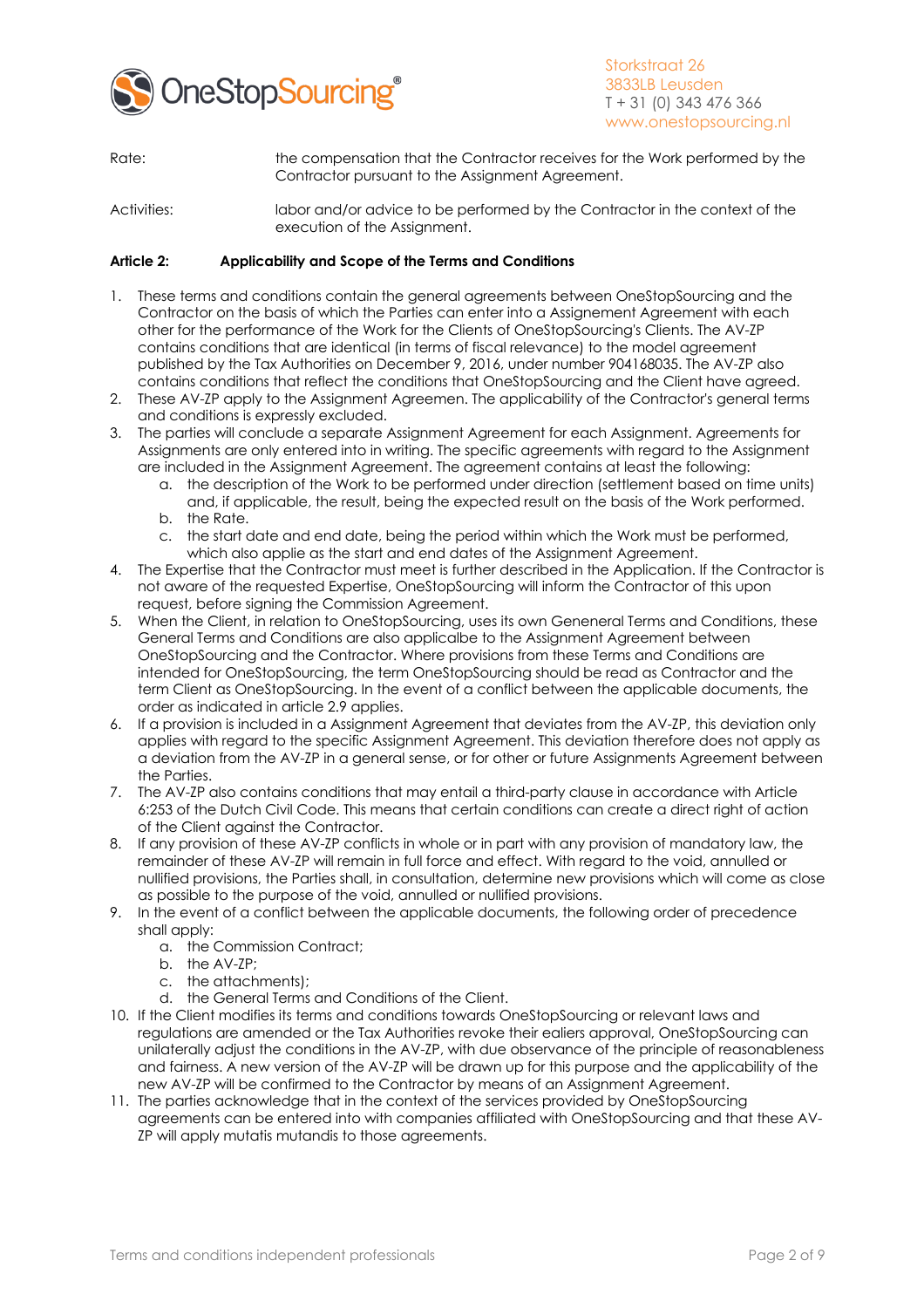

## **Article 3 Consent and Autonomy**

- 1. Parties wish to contract with each other exclusively on the basis of a Assignment Agreement within the meaning of Article 7:400 et seq. of the Dutch Civil Code.
- 2. Parties emphasize that they do not intend to enter into an employment agreeme within the meaning of Article 7:610 et seq. and 7:690 et seq. of the Dutch Civil Code.
- 3. Parties expressly wish to prevent the applicability of the fictitious employment relationship of an intermediairy.
- 4. Parties choose not to apply the fictitious employment of home workers or equivalents when the occasion arises and to draw up and sign the Assignment Agreement for this purpose before payment is made.
- 5. The parties emphasize that they intend to create no withholding obligation for OneStopSourcing under the Wages and Salaries Tax Act 1964 and no insurance obligation for the Contractor under the WW, ZW and the WIA.
- 6. Since the Parties only wish to contract with each other on the basis of an Assignement Agreement, the Parties undertake to ensure that their actual conduct in executing the Assignment Agreement and the Work is in accordance with the content and scope of the AV-ZP and the Dutch Civil Code in which the Assignment Agreement is laid down.
- 7. The Contractor confirms that he is an independent entrepreneur and will perform the Work at his own expense and risk. The Contractor guarantees that he is registered in the trade register of the Chamber of Commerce and has a VAT number with the Dutch Tax and Customs Administration. The Contractor guarantees that he has no indications that the Tax Authorities have investigated his entrepreneurship for income tax purposes and/or asked him questions about it. In addition, the Independent Professional undertakes to report any change in this situation to OneStopSourcing.
- 8. Parties understand that with the approval of these AV-ZP within the framework of the Law regarding Self Employed Professionals (Wet DBA) the Tax Authorities do not give a judgement about the fiscal entrepreneurship of the Self-Employed Professional. The Contractor will keep OneStopSourcing informed about organisational and personnel developments and/or changes within its organisation if and insofar as these are of importance for the performance of a Assignment Agreement.
- 9. It has been explicitly agreed between the Parties and with the Client that the Work will be performed on the basis of an Assignment Agreement.
- 10. The Contractor is aware of the requirements and risks of (fiscal) entrepreneurship.
- 11. Parties explicitly state that it is their intention to (continue to) characterise their relationship under this Agreement as an Assignment Agreement as referred to in article 7:400 of the Dutch Civil Code and not as an employment relationship as referred to in article 7:610 of the Dutch Civil Code. Parties are obliged towards each other to actually perform and give substance to this agreement in accordance with their intention to enter into an Assignment Agreement.
- 12. The Contractor declares that he has sufficient expertise to perform the Work independently and without further explanation from OneStopSourcing and/or the Client.
- 13. The Contractor has its own responsibility and is therefore fully responsible for the performance of the Work.
- 14. The Contractor is free to choose the way in which the Work is performed within the scope of the Work, with due regard for the interests of OneStopSourcing and/or the Client.
- 15. The parties are aware that it may happen that the Contractor works in a team and/or performs similar activities that are also performed by employees of the Client or third parties. The parties are aware that the provisions of article 5 paragraph 2 are relevant in this respect. The Contractor also acknowledges that it has no direct legal relationship with the Client and/or OneStopSourcing, nor does it claim an employment contract with the Client and/or OneStopSourcing during or after the Assignment.

## **Article 4: Responsibilities and Obligations OneStopSourcing**

- 1. OneStopSourcing guarantees to the Contractor that it performs its services with due skill, care and professionalism.
- 2. OneStopSourcing is affiliated with Bovib (Industry organization for intermediaries and brokers) and must follow the Bovib's code of conduct (see www.bovib.nl).
- 3. OneStopSourcing expressly agrees that the Contractor will also perform work for other Clients.

## **Article 5: Contractor's responsibilities and obligations\**

- 1. The Contractor accepts the Assignment and thus accepts full responsibility for the proper excecution of the Work.
- 2.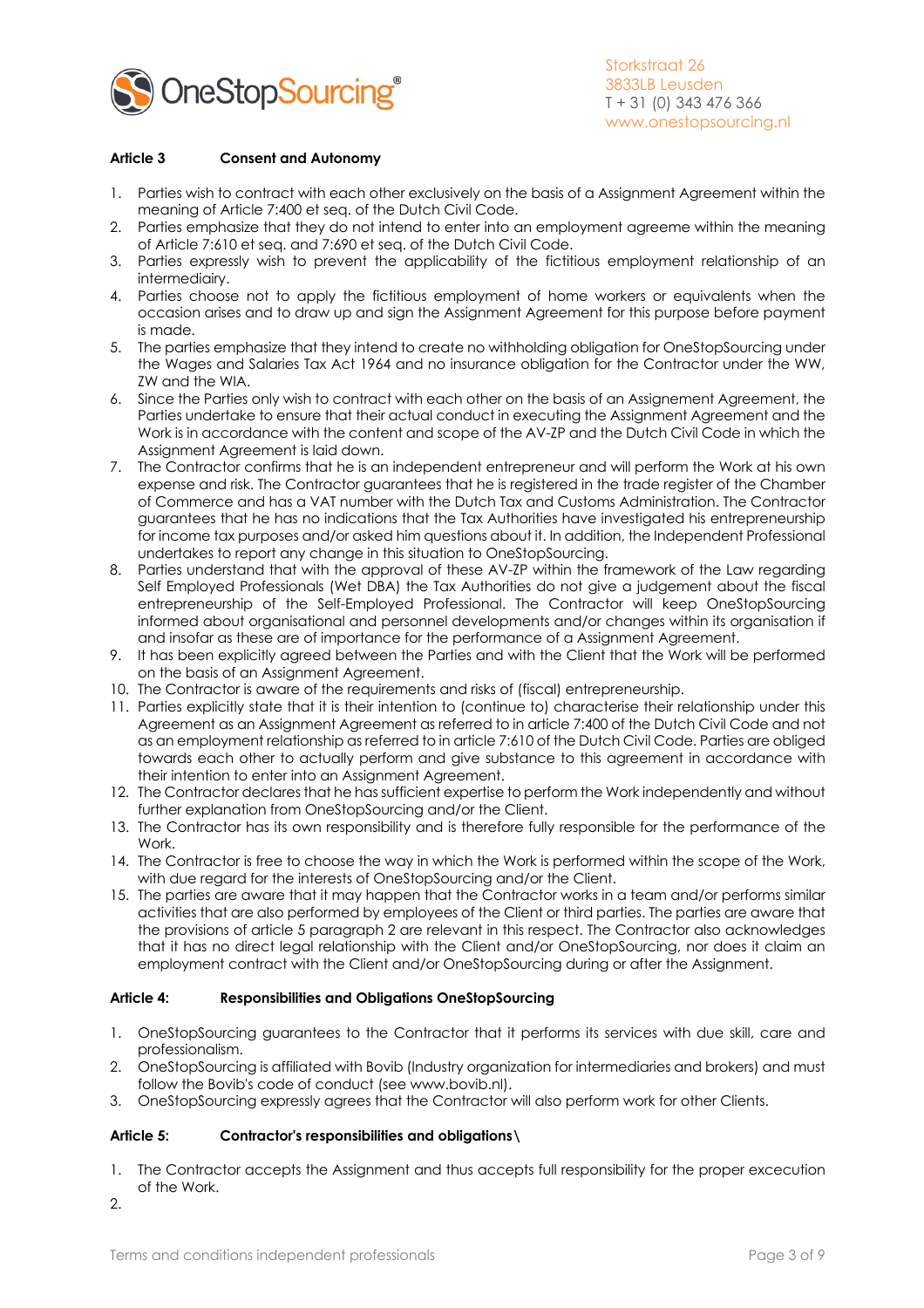

- 3. The Contractor will organise the Work independently. If the Contractor works with others, he will coordinate his work with OneStopSourcing and the Client and any third parties to the extent required for the fulfilment of the Assignment, in order to ensure that the Work can be carried out properly. If necessary for the Work, the Contractor will comply with the working hours of the Client. It is the Contractor's responsibility to coordinate the execution of the Work with the Client in the event of advancing insight or changed circumstances.
- 4. The Contractor guarantees to the Client that the Contractor will act in accordance with the Client's policy, procedures and house rules that are not exclusively applicable to employees (for example, safety rules), of which the Contractor will inform itself independently, if and insofar as this does not affect complies with the provisions of the third paragraph of this article.
- 5. The Contractor guarantees that the Independent Professional has the level of education, expertise, diplomas and certifications, the experience and the competencies to execute the Assignment Agreement properly and in accordance with any applicable regulations (statutory or otherwise).
- 6. The Contractor guarantees that the Work will be performed with the greatest possible care as referred to in Section 7:401 of the Dutch Civil Code.
- 7. The Contracted Party must comply with any instructions concerning the result of the Assignment that are issued and justified in good time by the Client. These instructions will be specified as much as possible and will be included in the Assignment Agreement with due observance of the nature of the Assianment.
- 8. The Contractor will report to the Client regarding the manner in which he has performed the Work once this has been completed. The nature and scope of the information to be provided must be in line with the nature and scope of the Assignment.
- 9. The Contractor is responsible for the implementation, quality and continuity of the Work
- 10. Parties intend that the provisions of this Agreement will not lead to the creation of an employment contract in the sense of Article 7:610 and/or Section 7:690 of the Dutch Civil Code between OneStopSourcing and the Contractor or between the Client and the Contractor.

## **Article 6: Responsibilities and obligations of the Client**

- 1. OneStopSourcing has stipulated the following for the benefit of the Contractor:
	- a. The Client will specify in the Request for Work, what kind of expertise the Contractor needs to have, what kind of Work must be performed and an estimate of the period during which the Work must be performed.
	- b. The Client is obliged to grant the Contractor access to the Location, as well as to enable the Contractor to perform the Work at the Client's premises under acceptable conditions.
	- c. The Client will comply with all necessary safety requirements in respect of the areas in which and the items with which the Contractor works and will take such measures and provide such instructions as are reasonably required to prevent the Contractor from suffering losses when performing the Work.
	- d. The Contractor will use his own tools, resources or materials to perform the Work, unless the nature of the Work and/or the Client's safety requirements require the Client to make equipment, resources or materials available. The Contracted Party will owe a fair compensation for this. This fee will be included in the Tariff, unless agreed otherwise. The Contractor must act with due care in respect of these items. Upon termination of the Assignment Agreement and/or upon the Client's first request, the Contractor shall return all items made available within 24 hours after termination of the Assignment Agreement or after the Client's request. Any damage to the items referred to may be recovered from the Contracted Party. The Parties emphasise that the provision of tools and materials is necessary for the execution of the Work.
- 2. If the Client fails to fulfill its obligations under this article, the Contractor can hold OneStopSourcing liable in this respect.

## **Article 7: Term, extension and termination of the Assignment Agreement**

- 1. An Assignment Agreement comes into effect on the start date stated therein and is entered into for a definite period of time..
- 2. he start date and end date, as stated in the Assignment Agreement, determine the period within which the Work must be carried out or the result that must be achieved.
- 3. The Assignment Agreement can be extended for a period to be determined by the Client and the Contractor in mutual consultation. The Contractor must inform OneStopSourcing in writing before the end of the current period. OneStopSourcing will confirm the agreed (new) end date of the Assignment Agreement in writing to the Contractor as soon as the corresponding confirmation is received from the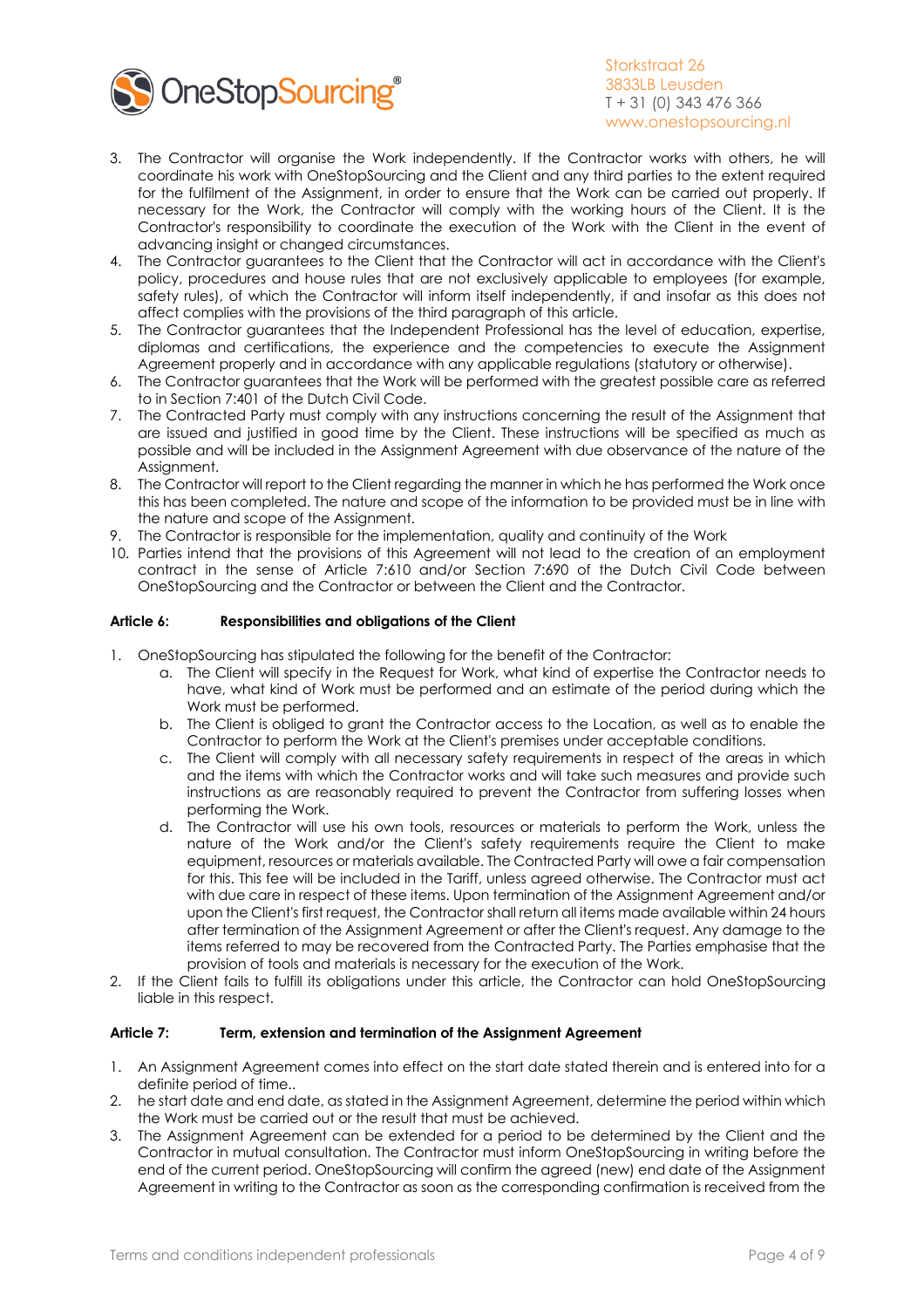

Client. The Contractor realises that in case of a late extension the possible risks, such as delayed payment of the Contractor's invoices, are for the account of the Contractor.

- 4. In accordance with article 7:408, paragraph 1, of the Dutch Civil Code, OneStopSourcing is entitled to terminate the Assignment Agreement by giving written notice to terminate at any date, without OneStopSourcing or the Client being liable for compensation in this case.
- 5. 5. Pursuant to article 7:408, paragraph 2, of the Dutch Civil Code, the Contractor is not entitled to terminate the Assignment Agreement by giving notice, unless Parties have agreed otherwise in writing in the Assignment Agreement. In this context, serious reasons shall in any event not mean the following: commercial interests of the Contractor.
- 6. Parties are entitled to terminate the Assignment Agreement with immediate effect by giving notice, without judicial intervention or notice of default being required, if one of the Parties
	- Is dissolved or liquidated:
	- ceases its activities;
	- is declared bankrupt or granted a suspension of payments;
	- fails to fulfil its obligations under the Assignment Agreement or does not do so on time, after and despite fails to fulfil its obligations under the Assignment Agreement, or fails to do so on time, after and despite a written request to do so within a reasonable period of time and performance has still not been completed.

7. Termination of the Assignment Agreement shall expressly not release the Parties from their obligations arising therefrom in respect of Article 13 (intellectual property rights and confidentiality) and Article 14 (liability).

## **Article 8: Working days, working hours and location**

- 1. The working days and working hours will be determined by mutual agreement between the Client and the Contractor, on the understanding that the nature of the Work may require the Contractor to be expected at certain times.
- 2. In the event that the Contractor is absent due to leave or illness, the Assignment Agreement will continue, and the start and end dates of the Assignment Agreement will therefore remain unchanged. In the event of long-term absence, the provisions of Article 9 shall apply.
- 3. If required for the Work, it will, in principle, be performed at the Client's office(s). In certain cases, the Contractor can perform the Work at another location, in consultation with the Client.

## **Article 9: Replacement**

- 1. The Assignment has been issued to the Contractor on the basis of the Contractor's specific expertise. The Contractor is free to arrange for someone else to replace the Contractor during the Work. The Contractor will notify the Client and OneStopSourcing who will perform the Work on his behalf prior to the replacement. The Client does not have the right to refuse the replacement, unless the Client establishes that the replacement does not meet one or more of the qualifications stated in the Application or the Assignment Agreement.
- 2. The Contractor will remain responsible for the quality of the Work and for compliance with the Assignment Agreement and these AV-ZP, also during the replacement. The Contractor will agree a third-party clause with its replacement vis-à-vis the Client with regard to what the Parties have agreed in Article 13 of this Agreement in terms of intellectual property rights insofar as these arise from the Assignment, such that the Client has the same rights as it would have had if the Contractor had not replaced itself. for the part of the fee as referred to in Article 10 that relates to the work performed by the replacement. The replacement is not allowed to invoice the Client and/or OneStopSourcing directly.
- 3. The Contractor shall invoice OneStopSourcing for the part of the fee as referred to in article 10 that relates to the Work performed by the substitute. The substitute is not permitted to invoice the Client and/or OneStopSourcing directly.
- 4. In the event that the Contractor is unable to perform the Work for more than two consecutive weeks, due to illness or otherwise, OneStopSourcing is entitled at the request of the Client - but not obligated - to demand that the Contractor arrange for a substitute to perform the work, which will be done by the Contractor.
- 5. Replacing the Contractor will not lead to additional costs for the Client or OneStopSourcing. The parties and the Client will determine any additional costs of this replacement in mutual consultation before the replacement starts the work.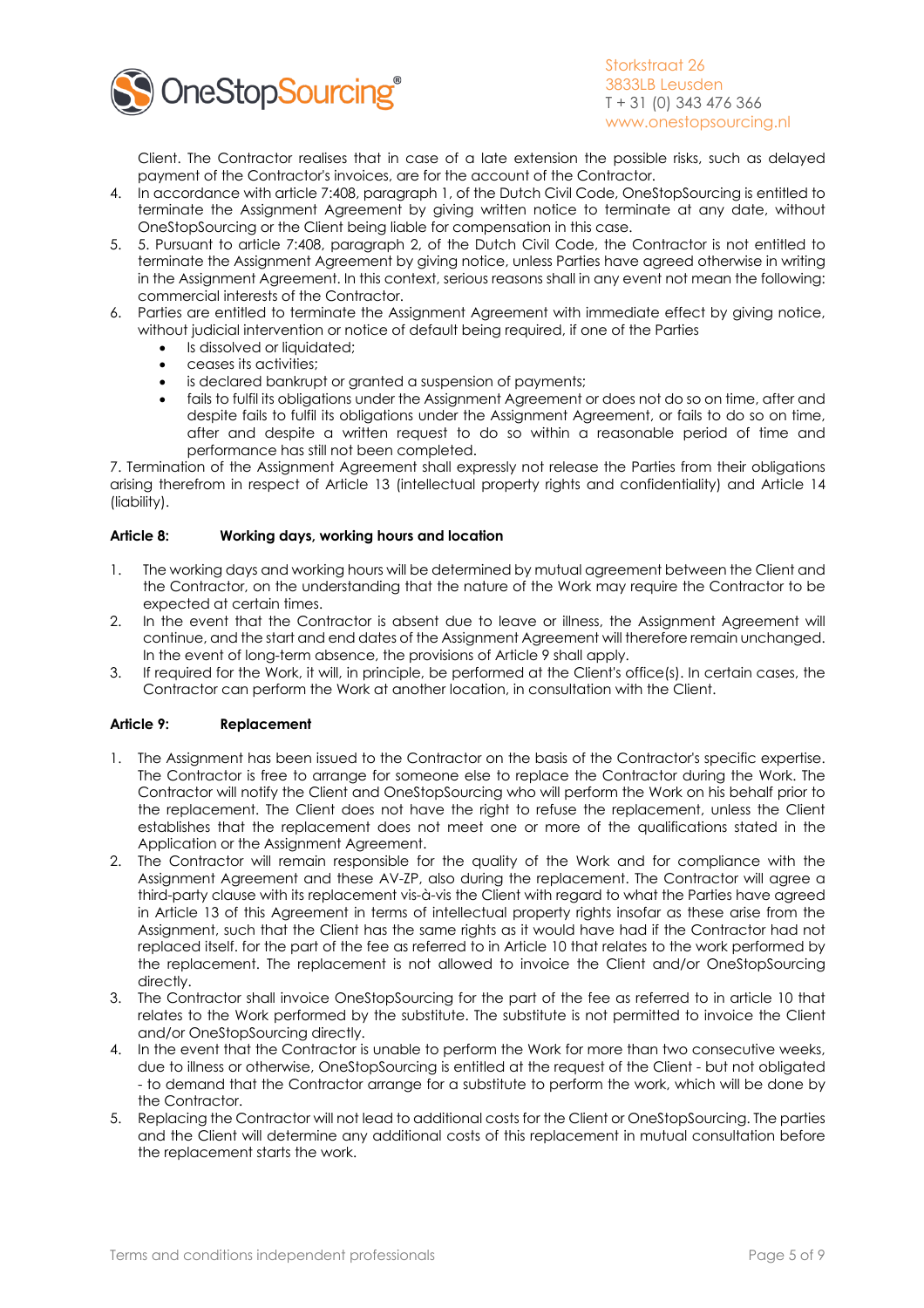

## **Article 10: Compensation**

- 1. For the performance of the Work, OneStopSourcing owes the Contractor the Rate stated in the Assignment Agreement as compensation, without prejudice to the provisions of this article. The Rate is a cost price excluding the turnover tax due and including all costs, including all relevant tax and social premium obligations and insurances invloved.
- 2. The parties emphasize that the Rate is determined on the basis of supply and demand and has not been imposed unilaterally by OneStopSourcing nor the Client. The parties also emphasize that the Rate is not a wage agreement within the meaning of Section 7:610 of the Dutch Civil Code. The Contractor is responsible for the payment of the turnover tax due and, if applicable, payroll taxes and employee insurance premiums.
- 3. Only the actual hours worked by the Contractor shall be eligible for reimbursement.
- 4. OneStopSourcing does not owe any compensation to the Contractor for the hours that the Contractor does not perform the Work due to illness, leave or another circumstance that can be attributed to the Contractor.
- 5. OneStopSourcing does not distinguish between hours worked on normal working days or on weekends and/or holidays, nor between hours worked during or outside office hours, unless agreed otherwise in writing.
- 6. If a daily allowance has been agreed, OneStopSourcing will owe this daily allowance to the Contractor for each day on which the Contractor has performed the Work for at least eight (8) hours, regardless of the actual number of hours worked.
- 7. OneStopSourcing is not liable for any compensation for Work that is performed before the start date or after the end date of the Assignment Agreement.
- 8. Business travel and accommodation costs will only be reimbursed if and insofar as OneStopSourcing has given prior written approval for these expenses to be incurred.

## **Article 11: Reporting of hours, invoicing and payment**

- 1. The Contractor shall ensure that proper time sheets are kept in the manner requested by the Client and/or OneStopSourcing. These timesheets are final once approved by the Client.
- 2. The completed and approved timesheet as well as the (extended) Commission Agreement form the basis of the Contractor's invoicing to OneStopSourcing.
- 3. If not all documents required by OneStopSourcing have been received (or returned) before payment is made, the payment term starts when all documents are in OneStopSourcing's possession.
- 4. The Contractor will invoice OneStopSourcing for the work that has been performed in accordance with the Agreement. The invoice is based on the hours approved by the Client. The Contractor must enclose the timesheet approved by the Client, unless the Contractor has accounted for his hours in OneStopSourcing's digital timesheet system.
- 5. The Contractor's invoices must meet the statutory requirements and state the number of hours, the rate, the month and the year in which the Work was performed. The invoicing guidelines are included as an appendix to the Assignment Agreement.
- 6. The Contractor's invoices must be drawn up by the Contractor's legal entity and addressed to the correct legal entity of OneStopSourcing, i.e. the entity with which the Assignment Agreement has been entered into.
- 7. Invoices that meet the requirements set forth in this article will be paid to the Contractor by OneStopSourcing within the payment term specified in the Assignment Agreement, after receipt of the invoice and the approved timesheets.
- 8. In the event of a difference of opinion about the correctness of the invoice and/or the timesheet, the Parties will consult with each other as soon as possible. In that case, the payment term referred to in the seventh paragraph of this article starts as soon as the Parties have reached agreement on the correctness of the invoice or receipt by OneStopSourcing of the correction invoice sent by the Contractor.
- 9. The Contractor is aware that it runs a debtor's risk. This means that non-payment by the Client of OneStopSourcing's invoices, for whatever reason, means that OneStopSourcing has no obligation to pay the corresponding invoices in accordance with this article.

#### **Article 12: Compliance**

`

1. Parties intend that there is no question of the provision of labour under management and supervision and that therefore the Waadi (Act on allocation of labour by intermediaries) and the Recipients' Liability, which is laid down in the Collection of State Taxes Act 1990, are not applicable.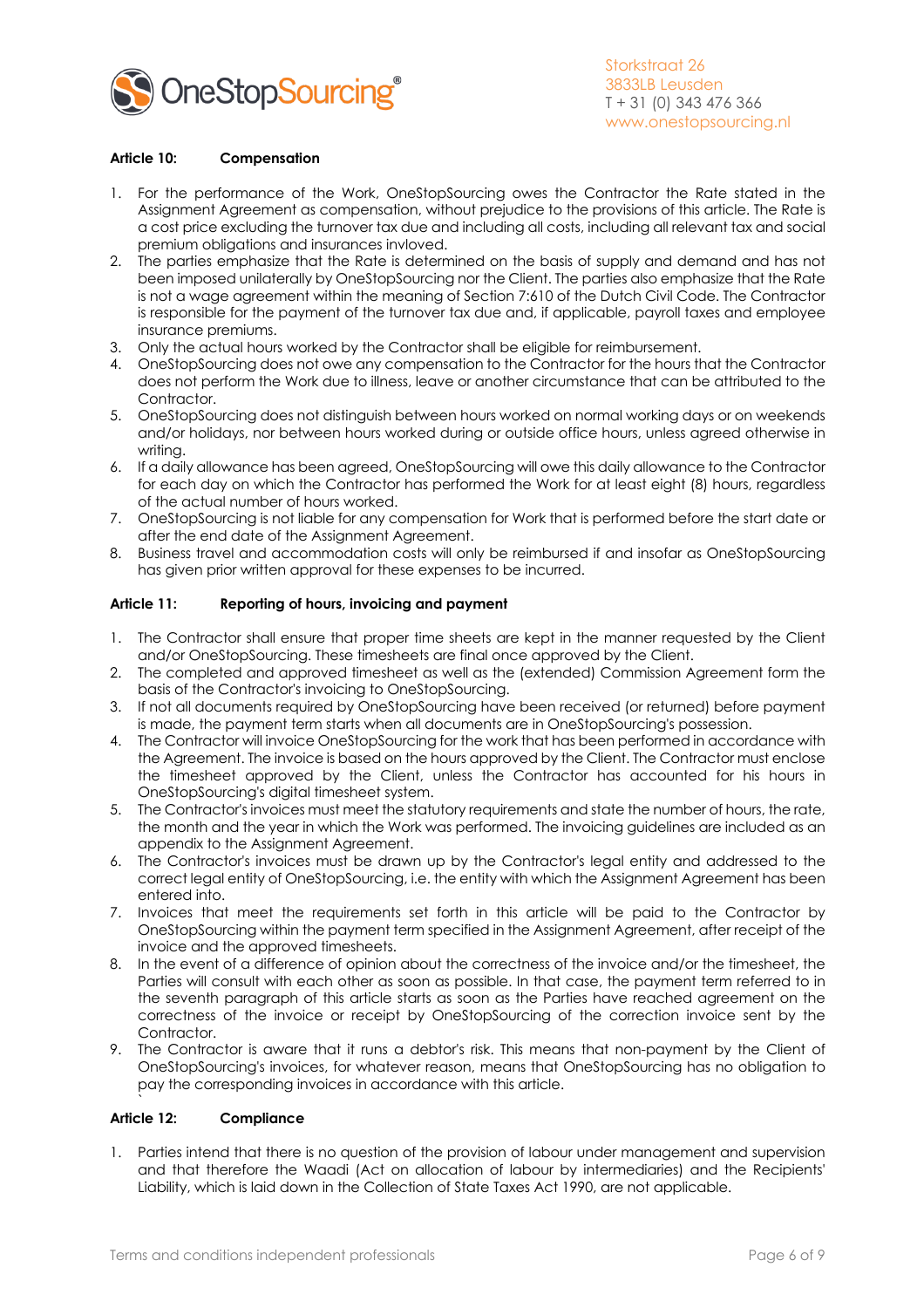

- 2. Parties wish to avoid the applicability of the fictitious employment relationship of intermediary services. This requires fulfilment of the condition that the Contractor performs the Work in the course of a business or in the independent practice of a profession. Parties establish that for this condition to be continuously met it is important that the Contractor is not too dependent on the Assignment Agreements concluded with OneStopSourcing for the acquisition of assignments and revenues (economic independence). OneStopSourcing will keep track of the number, duration and scope of the Commission Agreements concluded by the parties. If OneStopSourcing reasonably doubts the aforementioned economic independence of the Contractor, OneStopSourcing will not conclude any further Assignment Agreements with the Contractor until the doubts have disappeared. OneStopSourcing will inform the Contractor in writing when the aforementioned doubt arises.
- 3. The Contractor is obliged to submit at least the following documents to OneStopSourcing prior to signing the Assignment Agreement:
	- Copy of the Contractor's registration in the Trade Register at the Chamber of Commerce (not older than three months:
	- A copy of a recent proof that the Contractor has a turnover tax number, unless the turnover tax number, unless the Activities are exempt from turnover tax;
	- Other documents required by OneStopSourcing and/or Client.
- 4. At the start, during and upon termination of an Assignment Agreement, the Contractor is obliged, at the request of OneStopSourcing, to provide truthful information in writing and to answer any questions (lists) hat may arise that could determine to what extent the actual performance of the Assignment Agreement could lead to the suspicion of the existence of a (fictitious) employment relationship between the Parties. OneStopSourcing has the exclusive right to formulate these questions or lists.
- 5. The Contractor indemnifies OneStopSourcing against all damage to be suffered by OneStopSourcing in this regard, including costs, statutory interest and tax interest, that is the result of an additional assessment of payroll tax (including wage tax and social security contributions) by the Tax Authorities on the basis of a privatelaw or fictitious employment relationship with regard to the Contractor's Work, provided that the additional assessment by the Tax Authorities is based on a factual circumstance from which it appears that the Contractor performed the Work under private law or fictitious employment.
- 6. OneStopSourcing may request additional information from the Contractor in connection with the implementation of statutory regulations and provide this information to the Client. OneStopSourcing and the Client will comply with the obligations arising from the GDPR. The Contractor is not liable for the damage if OneStopSourcing and/or the Client have not complied with any obligation under the GDPR.
- 7. The Contractor agrees in advance that OneStopSourcing can provide the Client with copies of the documents provided by the Contractor as well as of the Contract for Assignment(s) agreed with the Contractor.
- 8. OneStopSourcing is entitled to terminate the Assignment Agreement with immediate effect and without being liable for compensation, if OneStopSourcing is of the opinion that there is an unacceptable risk for OneStopSourcing or the Client on the basis of legislation and regulations, or that Contractor OneStopSourcing does not provides sufficient information about changes in the facts and circumstances, as referred to in this article.
- 9. The Contractor must contact OneStopSourcing if the Contractor is of the opinion that the Contractor threatens to actually perform the Work as empoyee in the Client's service. OneStopSourcing will then consult with the Client to determine whether the Contractor is performing the Work in the sense referred to above. If OneStopSourcing concludes that this is the case, it will notify the Client and the Contractor in writing and give the Client and the Contractor a term to do everything possible or to refrain from doing anything in order to ensure that the Contractor will no longer be employed by the Client for the Work. If the Client and/or the Contractor do not meet this deadline, OneStopSourcing is entitled to immediately terminate the Agreement with the Contractor without being obliged to pay any compensation.

## **Article 13: Intellectual property rights and confidentiality**

- 1. All Intellectual Property Rights owned by the Contractor or the Client prior to commencement of the Assignment remain the property of the relevant Party. Neither the Contractor nor the Client is authorized to make use of its Intellectual Property Rights other than for the performance of the Work without the permission of the other party.
- 2. The Client will own the Intellectual Property Rights that arise during or in connection with the execution of the Work or that become available for establishment.
- 3. The Contractor hereby expressly waives its right to oppose changes in its work where the Intellectual Property Right belongs to the Client by virtue of this article.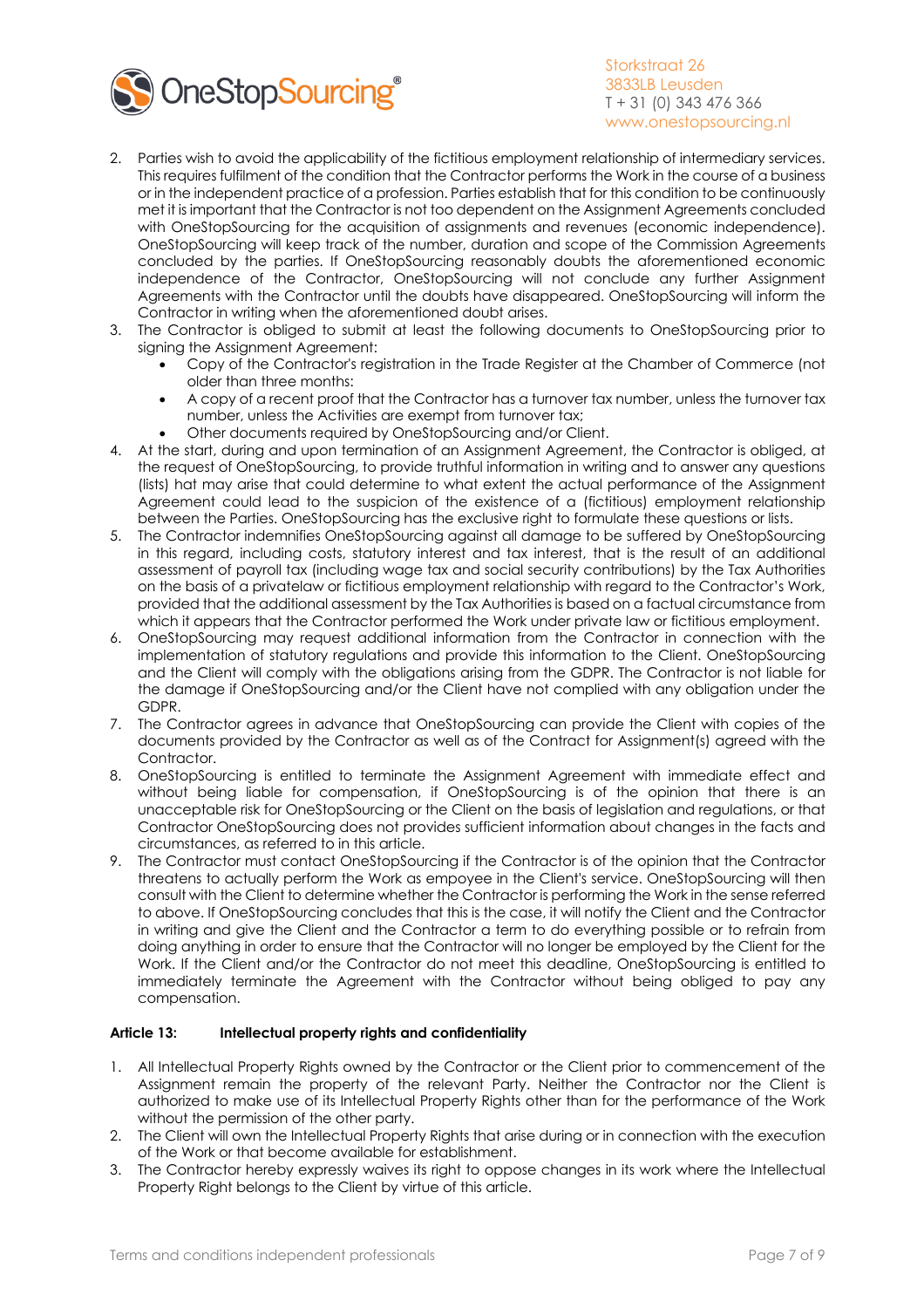

- 4. The Contractor grants the Client a non-exclusive license for an indefinite period of time with regard to (parts of) software, documentation and other data, used by the Contractor in the executrion of the Work and for which the Intellectual Property Rights (pursuant to paragraph 1 of this article) will not be vested in the Client.
- 5. The Contractor grants the Client the right to use the licenses. The Client will be allowed to use the licenses with due observance of the license conditions of the rightholder. In the event that the Contractor is not entitled to grant a license to the Client, as stipulated above in this article, the Contractor will consult with the Client prior to the conclusion of the Assignment Agreement to assess whether the inability to provide the license leads to an undesirable situation for the Client. If the Contractor is not authorised to grant a license to the Client, as stipulated above in this article, OneStopSourcing is entitled to refrain to the conclusion of the Assignment Agreement without further compensation.
- 6. The Contractor guarantees that the Contractor does not violate any Intellectual Property Rights of the Client or third parties. The Contractor shall indemnify the Client and OneStopSourcing against, and compensate the Client and OneStopSourcing for, any claims by third parties regarding (alleged) infringements by the Contractor of Intellectual Property Rights of third parties.
- 7. Parties undertake to treat all data and information that they obtain from the other Party and the Client during the term of the Assignment Agreement as confidential and to keep it secret from third parties, unless the other Party or the Client has agreed in advance in writing to disclose or notify a third party. This non-disclosure also extends to the information about the organisation, business operations and developments of the Parties and the Client that the other Party obtains pursuant to the Assignment Agreement. This confidentiality does not extend to data that has entered the public domain, other than through breach of the Assignment Agreement or to information requested by the competent authorities.
- 8. Parties shall be in default by operation of law by any breach or non-performance of the provisions of this article. In that case, the Party in breach or non-compliance shall forfeit to the other Party an immediately payable penalty per event and also a daily penalty for each day that the Party fails to comply or is in breach, without prejudice to the other Party's right to claim compliance and/or additional compensation through the courts. The specific penalty amounts owed are stated in the Assignment Agreement.

## **Article 14: Liability**

- 1. Parties guarantee towards each other the proper fulfilment of all obligations relating to them under the Assignment Agreement (and all obligations related thereto, also under these AV-ZP).
- 2. OneStopSourcing is liable for damage suffered by the Contractor, the Client or third parties if OneStopSourcing has been negligent in the performance of its services and the damage is a direct consequence of such action/inaction by OneStopSourcing.
- 3. The Contractor is liable for damage related to the execution of the Assignment Agreement. The Contractor shall indemnify OneStopSourcing and the Client against all claims and losses, as well as all claims by third parties for compensation of any damage, including damage as a result of death or physical injury, in connection with the execution of the Assignment Agreement. The Contractor is only liable if there is an attributable shortcoming on the part of the Contractor and in so far as the Contractor could or could have exerted any influence in this respect.
- 4. In the event that, in the Client's opinion, the Contractor performs the Work in such a way that it results in faulty work (due to a lack of expertise, lack of workmanship and/or carelessness on the part of the Contractor), and/or the result does not correspond to the expectations specified in the Assignment Agreement, the Client may, despite the fact that any hours worked have been approved, demand that the Contractor performs the Work again or repairs it as quickly as possible and at the expense of the Contractor so that, in the Client's opinion, the work is no longer faulty and/or the result unsatisfactory. If, in the opinion of the Client, the re-performance or repair is not possible, OneStopSourcing has the option, at the Client's request, to
	- a. terminate the Assignment Agreement with immediate effect and have the Work performed by a third party, at the expense of the Contractor;
	- b. to terminate the Assignment Agreement with immediate effect and demand compensation from the Contractor.
- 5. The parties are not liable for indirect damage, including lost profit, lost savings and damage due to business interruption.
- 6. The liability as referred to in paragraphs 2, 3 and 4 of this Article is limited to a maximum amount per event or series of related events. The maximum amount is specified in the Assignment Agreement.
- 7. The limitation as included in paragraph 6 of this article does not apply in the event of: